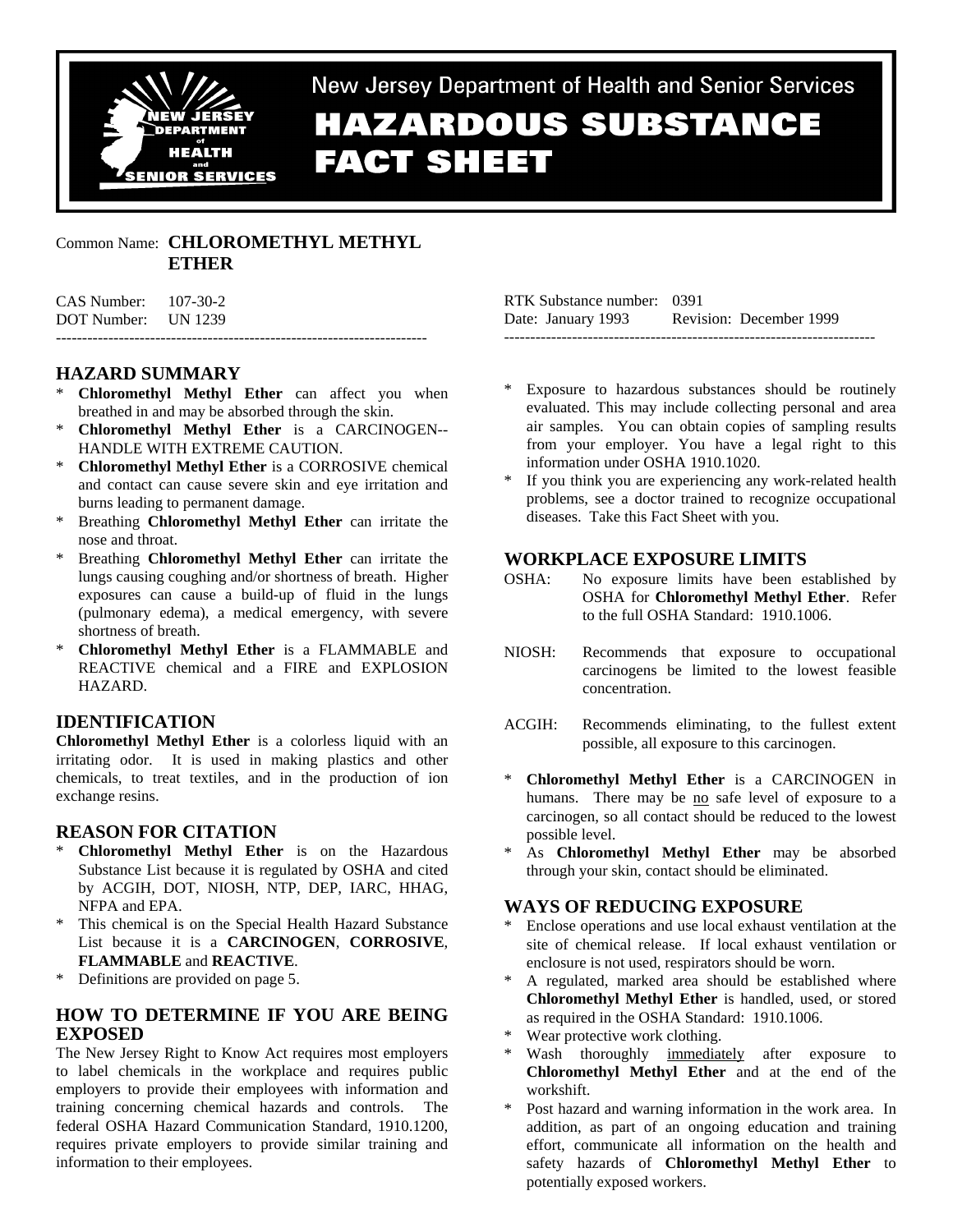#### **CHLOROMETHYL METHYL ETHER** *page 2 of 6*

This Fact Sheet is a summary source of information of all potential and most severe health hazards that may result from exposure. Duration of exposure, concentration of the substance and other factors will affect your susceptibility to any of the potential effects described below.

---------------------------------------------------------------------------

## **HEALTH HAZARD INFORMATION**

#### **Acute Health Effects**

The following acute (short-term) health effects may occur immediately or shortly after exposure to **Chloromethyl Methyl Ether**:

- Contact can cause severe skin and eye irritation and burns leading to permanent damage.
- Breathing **Chloromethyl Methyl Ether** can irritate the nose and throat.
- Breathing **Chloromethyl Methyl Ether** can irritate the lungs, causing coughing and/or shortness of breath. Higher exposures can cause a build-up of fluid in the lungs (pulmonary edema), a medical emergency, with severe shortness of breath.

## **Chronic Health Effects**

The following chronic (long-term) health effects can occur at some time after exposure to **Chloromethyl Methyl Ether** and can last for months or years:

#### **Cancer Hazard**

- \* **Chloromethyl Methyl Ether** is a CARCINOGEN in humans. It has been shown to cause lung cancer.
- Many scientists believe there is no safe level of exposure to a carcinogen. Such substances may also have the potential for causing reproductive damage in humans.

#### **Reproductive Hazard**

According to the information presently available to the New Jersey Department of Health and Senior Services, **Chloromethyl Methyl Ether** has not been tested for its ability to affect reproduction.

#### **Other Long-Term Effects**

**Chloromethyl Methyl Ether** can irritate the lungs. Repeated exposures may cause bronchitis to develop with cough, phlegm, and/or shortness of breath.

## **MEDICAL**

#### **Medical Testing**

Before beginning employment and at regular times after that, the following are recommended:

\* Lung function tests.

If symptoms develop or overexposure is suspected, the following is recommended:

Consider chest x-ray after acute overexposure.

Any evaluation should include a careful history of past and present symptoms with an exam. Medical tests that look for damage already done are not a substitute for controlling exposure.

Request copies of your medical testing. You have a legal right to this information under OSHA 1910.1020.

#### **Mixed Exposures**

Because smoking can cause heart disease, as well as lung cancer, emphysema, and other respiratory problems, it may worsen respiratory conditions caused by chemical exposure. Even if you have smoked for a long time, stopping now will reduce your risk of developing health problems.

## **WORKPLACE CONTROLS AND PRACTICES**

Unless a less toxic chemical can be substituted for a hazardous substance, **ENGINEERING CONTROLS** are the most effective way of reducing exposure. The best protection is to enclose operations and/or provide local exhaust ventilation at the site of chemical release. Isolating operations can also reduce exposure. Using respirators or protective equipment is less effective than the controls mentioned above, but is sometimes necessary.

In evaluating the controls present in your workplace, consider: (1) how hazardous the substance is, (2) how much of the substance is released into the workplace and (3) whether harmful skin or eye contact could occur. Special controls should be in place for highly toxic chemicals or when significant skin, eye, or breathing exposures are possible.

In addition, the following controls are recommended:

- \* Automatically pump liquid **Chloromethyl Methyl Ether** from drums or other storage containers to process containers.
- Specific engineering controls are required for this chemical by OSHA. Refer to the OSHA Standard: 1910.1006.
- \* Before entering a confined space where **Chloromethyl Methyl Ether** may be present, check to make sure that an explosive concentration does not exist.

Good **WORK PRACTICES** can help to reduce hazardous exposures. The following work practices are recommended:

- Workers whose clothing has been contaminated by **Chloromethyl Methyl Ether** should change into clean clothing promptly.
- Do not take contaminated work clothes home. Family members could be exposed.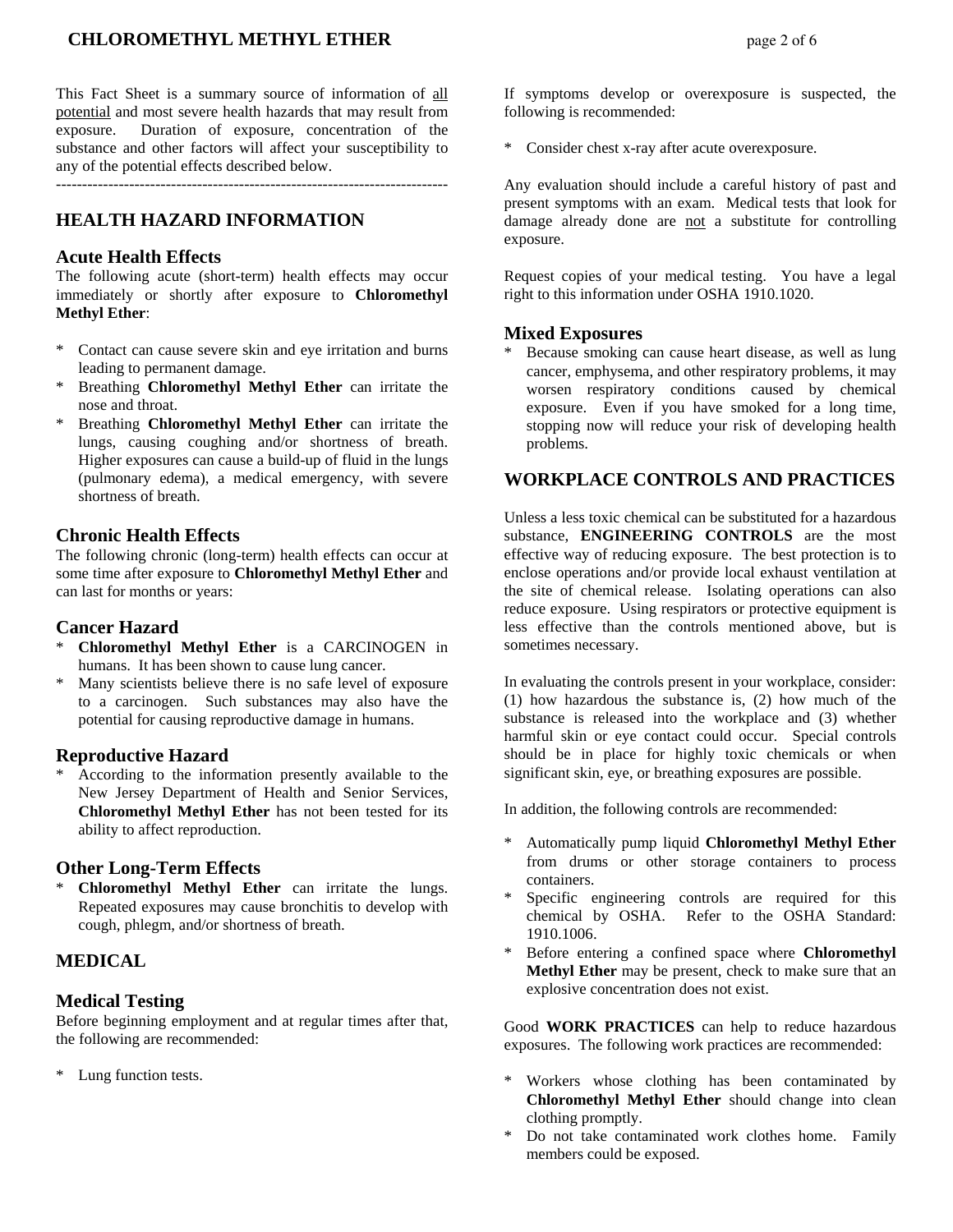# **CHLOROMETHYL METHYL ETHER** *page* **3 of 6**

- \* Contaminated work clothes should be laundered by individuals who have been informed of the hazards of exposure to **Chloromethyl Methyl Ether**.
- Eye wash fountains should be provided in the immediate work area for emergency use.
- If there is the possibility of skin exposure, emergency shower facilities should be provided.
- \* On skin contact with **Chloromethyl Methyl Ether**, immediately wash or shower to remove the chemical. At the end of the workshift, wash any areas of the body that may have contacted **Chloromethyl Methyl Ether**, whether or not known skin contact has occurred.
- \* Do not eat, smoke, or drink where **Chloromethyl Methyl Ether** is handled, processed, or stored, since the chemical can be swallowed. Wash hands carefully before eating, drinking, smoking, or using the toilet.

#### **PERSONAL PROTECTIVE EQUIPMENT**

WORKPLACE CONTROLS ARE BETTER THAN PERSONAL PROTECTIVE EQUIPMENT. However, for some jobs (such as outside work, confined space entry, jobs done only once in a while, or jobs done while workplace controls are being installed), personal protective equipment may be appropriate.

OSHA 1910.132 requires employers to determine the appropriate personal protective equipment for each hazard and to train employees on how and when to use protective equipment.

The following recommendations are only guidelines and may not apply to every situation.

#### **Clothing**

- Avoid skin contact with **Chloromethyl Methyl Ether**. Wear protective gloves and clothing. Safety equipment suppliers/manufacturers can provide recommendations on the most protective glove/clothing material for your operation.
- \* All protective clothing (suits, gloves, footwear, headgear) should be clean, available each day, and put on before work.

#### **Eye Protection**

Eye protection is included in the recommended respiratory protection.

#### **Respiratory Protection IMPROPER USE OF RESPIRATORS IS DANGEROUS.**

Such equipment should only be used if the employer has a written program that takes into account workplace conditions, requirements for worker training, respirator fit testing and medical exams, as described in OSHA 1910.134.

At any exposure level, use a MSHA/NIOSH approved supplied-air respirator with a full facepiece operated in a pressure-demand or other positive-pressure mode. For increased protection use in combination with an auxiliary self-contained breathing apparatus operated in a pressuredemand or other positive-pressure mode.

## **HANDLING AND STORAGE**

- \* Prior to working with **Chloromethyl Methyl Ether** you should be trained on its proper handling and storage.
- A regulated, marked area should be established where **Chloromethyl Methyl Ether** is handled, used, or stored as required by the OSHA Standard: 1910.1006.
- \* **Chloromethyl Methyl Ether** is not compatible with PEROXIDES.
- \* **Chloromethyl Methyl Ether** reacts with WATER and MOISTURE to form poisonous *Hydrogen Chloride gas*.
- \* Shock sensitive *Peroxides* and explosive mixtures may be formed with AIR.
- Store in tightly closed containers in a cool, dry, wellventilated area away from HEAT, SPARKS, and OPEN FLAMES or keep refrigerated.
- \* **Chloromethyl Methyl Ether** is corrosive to METALS.
- Sources of ignition, such as smoking and open flames, are prohibited where **Chloromethyl Methyl Ether** is used, handled, or stored.
- Metal containers involving the transfer of **Chloromethyl Methyl Ether** should be grounded and bonded.
- Use only non-sparking tools and equipment, especially when opening and closing containers of **Chloromethyl Methyl Ether**.

## **QUESTIONS AND ANSWERS**

- Q: If I have acute health effects, will I later get chronic health effects?
- A: Not always. Most chronic (long-term) effects result from repeated exposures to a chemical.
- Q: Can I get long-term effects without ever having shortterm effects?
- A: Yes, because long-term effects can occur from repeated exposures to a chemical at levels not high enough to make you immediately sick.
- Q: What are my chances of getting sick when I have been exposed to chemicals?
- A: The likelihood of becoming sick from chemicals is increased as the amount of exposure increases. This is determined by the length of time and the amount of material to which someone is exposed.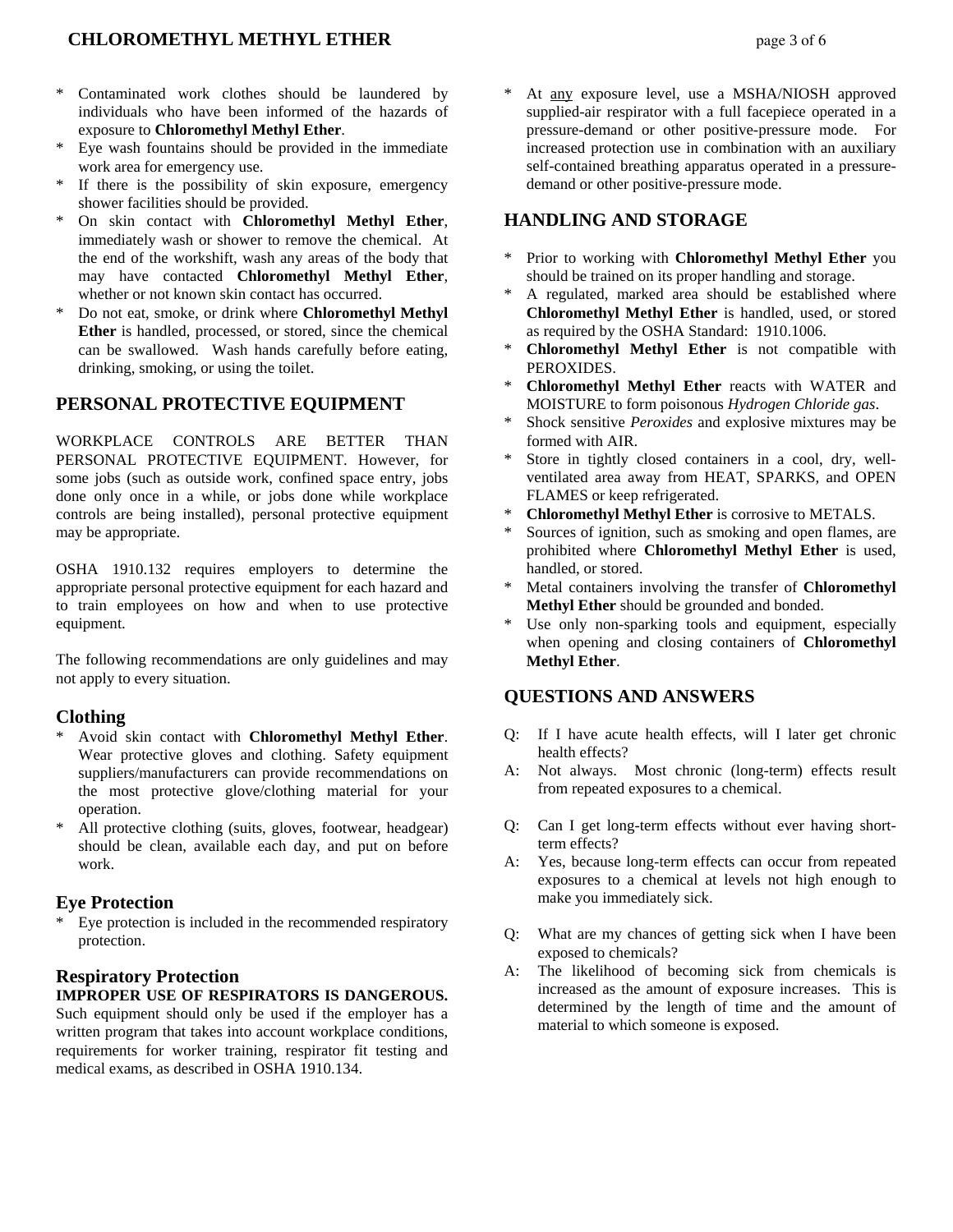# **CHLOROMETHYL METHYL ETHER page 4 of 6**

- Q: When are higher exposures more likely?
- A: Conditions which increase risk of exposure include physical and mechanical processes (heating, pouring, spraying, spills and evaporation from large surface areas such as open containers), and "confined space" exposures (working inside vats, reactors, boilers, small rooms, etc.).
- Q: Is the risk of getting sick higher for workers than for community residents?
- A: Yes. Exposures in the community, except possibly in cases of fires or spills, are usually much lower than those found in the workplace. However, people in the community may be exposed to contaminated water as well as to chemicals in the air over long periods. This may be a problem for children or people who are already ill.
- Q: Don't all chemicals cause cancer?
- A: No. Most chemicals tested by scientists are not cancercausing.
- Q: Should I be concerned if a chemical causes cancer in animals?
- A: Yes. Most scientists agree that a chemical that causes cancer in animals should be treated as a suspected human carcinogen unless proven otherwise.
- Q: But don't they test animals using much higher levels of a chemical than people usually are exposed to?
- A: Yes. That's so effects can be seen more clearly using fewer animals. But high doses alone don't cause cancer unless it's a cancer agent. In fact, a chemical that causes cancer in animals at high doses could cause cancer in humans exposed to low doses.

--------------------------------------------------------------------------- The following information is available from:

 New Jersey Department of Health and Senior Services Occupational Health Service PO Box 360 Trenton, NJ 08625-0360 (609) 984-1863 (609) 292-5677 (fax)

Web address: http://www.state.nj.us/health/eoh/odisweb/

#### **Industrial Hygiene Information**

Industrial hygienists are available to answer your questions regarding the control of chemical exposures using exhaust ventilation, special work practices, good housekeeping, good hygiene practices, and personal protective equipment including respirators. In addition, they can help to interpret the results of industrial hygiene survey data.

#### **Medical Evaluation**

If you think you are becoming sick because of exposure to chemicals at your workplace, you may call personnel at the Department of Health and Senior Services, Occupational Health Service, who can help you find the information you need.

#### **Public Presentations**

Presentations and educational programs on occupational health or the Right to Know Act can be organized for labor unions, trade associations and other groups.

#### **Right to Know Information Resources**

The Right to Know Infoline (609) 984-2202 can answer questions about the identity and potential health effects of chemicals, list of educational materials in occupational health, references used to prepare the Fact Sheets, preparation of the Right to Know survey, education and training programs, labeling requirements, and general information regarding the Right to Know Act. Violations of the law should be reported to (609) 984-2202.

---------------------------------------------------------------------------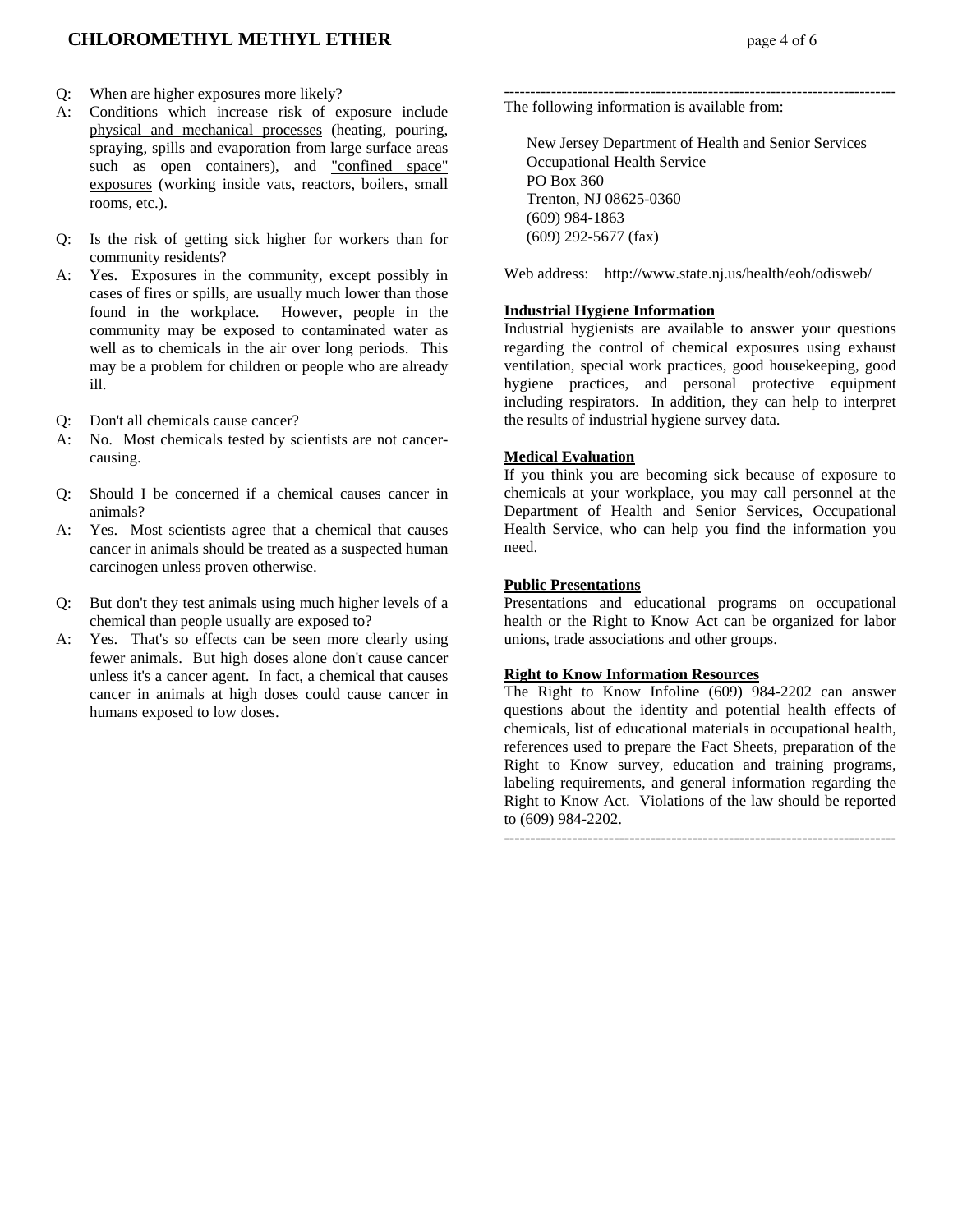## **CHLOROMETHYL METHYL ETHER** page 5 of 6

#### **DEFINITIONS**

**ACGIH** is the American Conference of Governmental Industrial Hygienists. It recommends upper limits (called TLVs) for exposure to workplace chemicals.

A **carcinogen** is a substance that causes cancer.

The **CAS number** is assigned by the Chemical Abstracts Service to identify a specific chemical.

A **combustible** substance is a solid, liquid or gas that will burn.

A **corrosive** substance is a gas, liquid or solid that causes irreversible damage to human tissue or containers.

**DEP** is the New Jersey Department of Environmental Protection.

**DOT** is the Department of Transportation, the federal agency that regulates the transportation of chemicals.

**EPA** is the Environmental Protection Agency, the federal agency responsible for regulating environmental hazards.

A **fetus** is an unborn human or animal.

A **flammable** substance is a solid, liquid, vapor or gas that will ignite easily and burn rapidly.

The **flash point** is the temperature at which a liquid or solid gives off vapor that can form a flammable mixture with air.

**HHAG** is the Human Health Assessment Group of the federal EPA.

**IARC** is the International Agency for Research on Cancer, a scientific group that classifies chemicals according to their cancer-causing potential.

A **miscible** substance is a liquid or gas that will evenly dissolve in another.

**mg/m3** means milligrams of a chemical in a cubic meter of air. It is a measure of concentration (weight/volume).

**MSHA** is the Mine Safety and Health Administration, the federal agency that regulates mining. It also evaluates and approves respirators.

A **mutagen** is a substance that causes mutations. A **mutation** is a change in the genetic material in a body cell. Mutations can lead to birth defects, miscarriages, or cancer.

**NAERG** is the North American Emergency Response Guidebook. It was jointly developed by Transport Canada, the United States Department of Transportation and the Secretariat of Communications and Transportation of Mexico. It is a guide for first responders to quickly identify the specific or generic hazards of material involved in a transportation incident, and to protect themselves and the general public during the initial response phase of the incident.

**NCI** is the National Cancer Institute, a federal agency that determines the cancer-causing potential of chemicals.

**NFPA** is the National Fire Protection Association. It classifies substances according to their fire and explosion hazard.

**NIOSH** is the National Institute for Occupational Safety and Health. It tests equipment, evaluates and approves respirators, conducts studies of workplace hazards, and proposes standards to OSHA.

**NTP** is the National Toxicology Program which tests chemicals and reviews evidence for cancer.

**OSHA** is the Occupational Safety and Health Administration, which adopts and enforces health and safety standards.

**PEOSHA** is the Public Employees Occupational Safety and Health Act, a state law which sets PELs for New Jersey public employees.

**ppm** means parts of a substance per million parts of air. It is a measure of concentration by volume in air.

A **reactive** substance is a solid, liquid or gas that releases energy under certain conditions.

A **teratogen** is a substance that causes birth defects by damaging the fetus.

**TLV** is the Threshold Limit Value, the workplace exposure limit recommended by ACGIH.

The **vapor pressure** is a measure of how readily a liquid or a solid mixes with air at its surface. A higher vapor pressure indicates a higher concentration of the substance in air and therefore increases the likelihood of breathing it in.